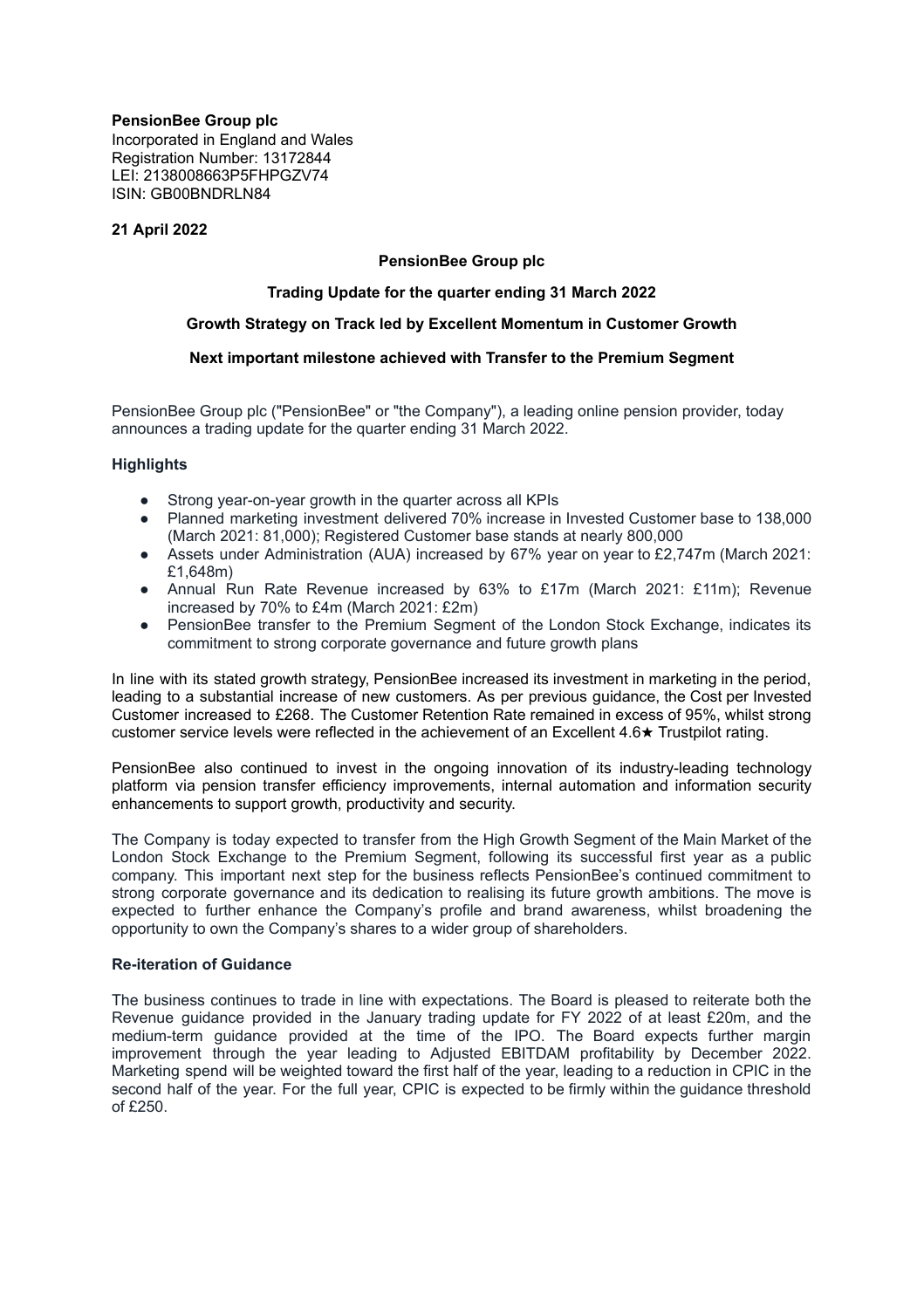## **Outlook**

The Board remains very confident and excited about the prospects for PensionBee, given its leading market position, powerful customer proposition and the sheer scale of the opportunity in the UK Defined Contribution Pensions Market. The business continues to make effective and targeted investments both in marketing and its technology platform to ensure that it continues to capitalise on the very significant opportunity for growth.

There will be a presentation for analysts and investors this morning at 10 am via webcast. Please contact pensionbee@tulchangroup.com if you would like to attend.

#### **Romi Savova, CEO of PensionBee, commented:**

*"We are very pleased to have delivered this performance in the first quarter of the year, particularly considering the macroeconomic and geopolitical uncertainty and volatility. PensionBee remains on track with its growth strategy and we are really excited about the opportunities ahead.*

*An important next step in our growth plan is the transition to the Premium Segment of the London Stock Exchange. This move will help to progress us further on our mission to make pensions simple for everyone."*

## **Financial Summary\***

|                                                    | As at Period End |          |          |            |
|----------------------------------------------------|------------------|----------|----------|------------|
|                                                    | Mar-2021         | Dec-2021 | Mar-2022 | YoY change |
|                                                    |                  |          |          |            |
| $AUA$ (£m) <sup>1</sup>                            | 1,648            | 2,587    | 2.747    | 67%        |
| AUA Retention Rate (% of $AUA$ ) <sup>2</sup>      | >95%             | >95%     | >95%     | Stable     |
| Registered Customers (thousands) <sup>3</sup>      | 476              | 658      | 799      | 68%        |
| Active Customers (thousands) <sup>4</sup>          | 137              | 172      | 215      | 57%        |
| Invested Customers (thousands) <sup>5</sup>        | 81               | 117      | 138      | 70%        |
| Customer Retention Rate (% of IC) <sup>6</sup>     | >95%             | >95%     | >95%     | Stable     |
| Cost per Invested Customer $(E)^7$                 | 237              | 246      | 268      | As guided  |
| Same Year RC: IC Conversion (% of RC) <sup>8</sup> | 17%              | 18%      | 17%      | Stable     |
| Contractual Revenue Margin (% of AUA) <sup>9</sup> | 0.69%            | 0.69%    | 0.69%    | Stable     |

|                                                                              |          | For the Trailing 12-month Period Ending |           |            |
|------------------------------------------------------------------------------|----------|-----------------------------------------|-----------|------------|
|                                                                              | Mar-2021 | Dec-2021                                | Mar-2022  | YoY change |
| LTM Revenue (£m) <sup>10</sup><br>Annual Run Rate Revenue (£m) <sup>11</sup> | 11       | 13<br>16                                | 14<br>17  | 94%<br>63% |
| LTM Adjusted EBITDA (£m) <sup>12</sup>                                       | (12)     | (16)                                    | (22)      | $-79%$     |
| LTM Adjusted EBITDA Margin (% of<br>$Re$ venue $)^{13}$                      | (164)%   | (129)%                                  | $(151)$ % | $+13$ ppt  |

|                                                                  | For the Period Ending |            |          |              |
|------------------------------------------------------------------|-----------------------|------------|----------|--------------|
|                                                                  | Mar-2021              | Dec-2021   | Mar-2022 | YoY change   |
| Revenue (£m) <sup>10</sup><br>Adjusted EBITDA (£m) <sup>12</sup> | 2<br>(4)              | 13<br>(16) | (10)     | 70%<br>-125% |
| Adjusted EBITDA Margin (% of Revenue) <sup>13</sup>              | (180)%                | (129)%     | (238)%   | -58ppt       |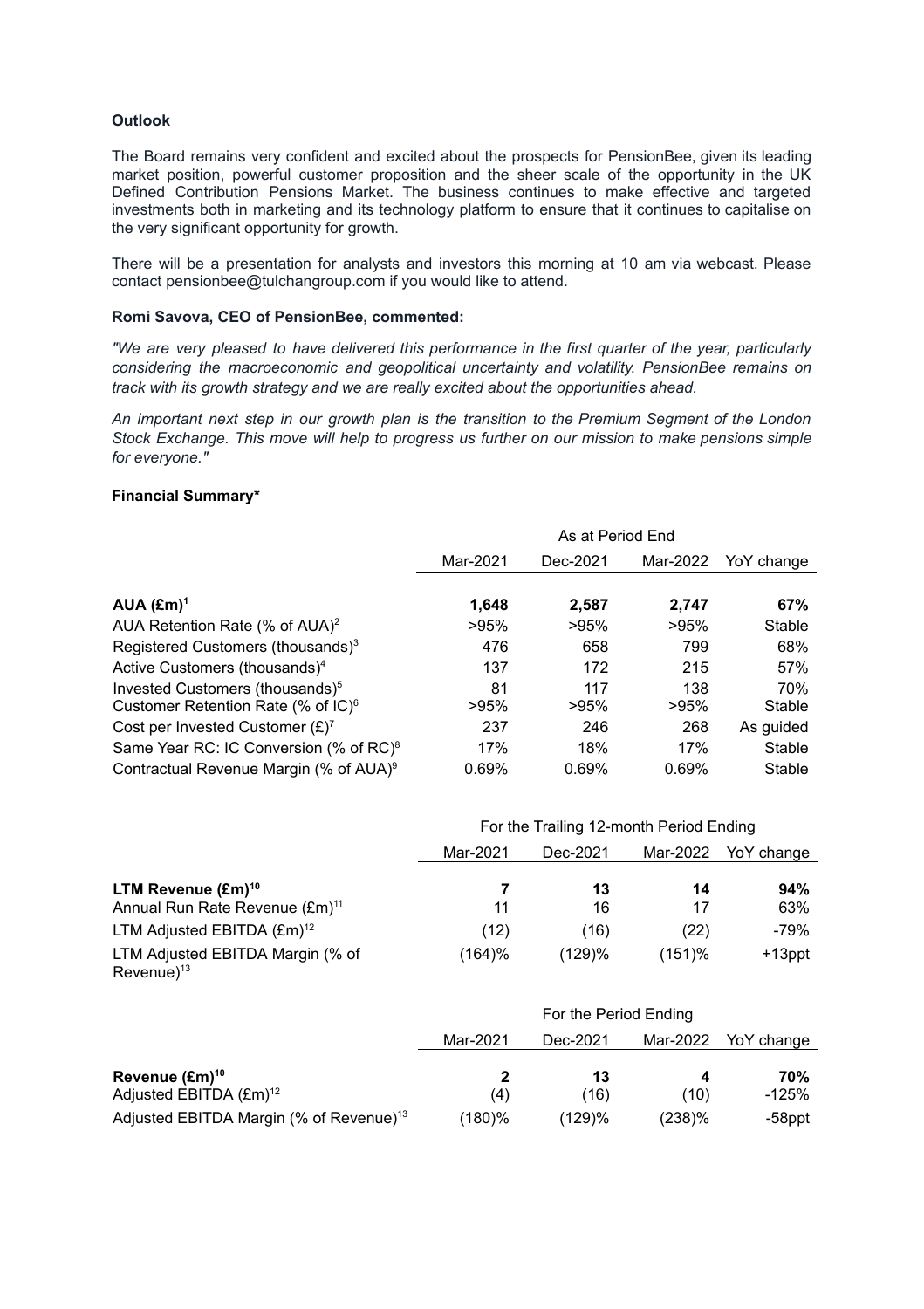|                               |          | For the Period Ending |          |            |
|-------------------------------|----------|-----------------------|----------|------------|
|                               | Mar-2021 | Dec-2021              | Mar-2022 | YoY change |
| Opening AUA (£m) <sup>1</sup> | 1,358    | 1.358                 | 2.587    | 91%        |
| Gross Inflows (£m)            | 274      | 1,099                 | 284      | 4%         |
| Gross Outflows (£m)           | (33)     | (145)                 | (47)     | -43%       |
| Net Inflows (£m)              | 241      | 955                   | 237      | $-2%$      |
| Market Growth and Other (£m)  | 49       | 275                   | (78)     | n/m        |
| Closing AUA $(\text{Em})^1$   | 1.648    | 2.587                 | 2.747    | 67%        |

- Financial results for 2022 are unaudited.
- 1 Assets under Administration (AUA) is the total invested value of pension assets within PensionBee Invested Customers' pensions. It measures the new inflows less the outflows and records a change in the market value of the assets. AUA is a measurement of the growth of the business and is the primary driver of Revenue.
- 2 AUA Retention measures the percentage of retained PensionBee AUA from Transfer Outs over the average of the trailing twelve months. High AUA retention provides more certainty of future Revenue. This measure can also be used to monitor customer satisfaction.
- 3 Registered Customers (RC) measures customers who have started the sign-up process and have submitted at least a name and an email address and includes those customers who are classified as Active Customers.
- 4 Active Customers (AC) means all customers who have requested to become an Invested Customer by accepting PensionBee's terms of business but for whom the transfer or contribution process is not yet completed and all customers who are classified as Invested Customers.
- 5 Invested Customers (IC) means those customers who have transferred pension assets or made contributions into one of PensionBee's investment plans.
- 6 Customer Retention Rate measures the percentage of retained PensionBee Invested Customers over the average of the trailing twelve months. High customer retention provides more certainty of future Revenue. This measure can also be used to monitor customer satisfaction.
- 7 Cost per Invested Customer (CPIC) means the cumulative advertising and marketing costs incurred since PensionBee commenced operations up until the relevant point in time divided by the cumulative number of Invested Customers at that point in time. This measure monitors cost discipline of customer acquisition. PensionBee's desired CPIC threshold is £200-£250.
- 8 Same Year RC:IC Conversion percentage is calculated by dividing the number of Invested Customers as at the end of the period by the number of Registered Customers at the end of the period. This measure monitors PensionBee's ability to convert customers through the acquisition funnel.
- 9 Contractual Revenue Margin means the weighted average contractual fee rate across PensionBee's investment plans (before applying any size discount) calculated by reference to the amount of AUA held in each plan across the period.
- 10 Revenue means the income generated from the asset base of PensionBee's customers, essentially annual management fees charged on the AUA, together with a minor revenue contribution from other services.
- 11 Annual Run Rate (ARR) Revenue is calculated using the Recurring Revenue for the relevant month multiplied by 12.
- 12 Adjusted EBITDA is the profit or loss for the period before taxation, finance costs, depreciation, share based compensation and transaction costs.
- 13 Adjusted EBITDA Margin means Adjusted EBITDA as a percentage of Revenue for the relevant period.